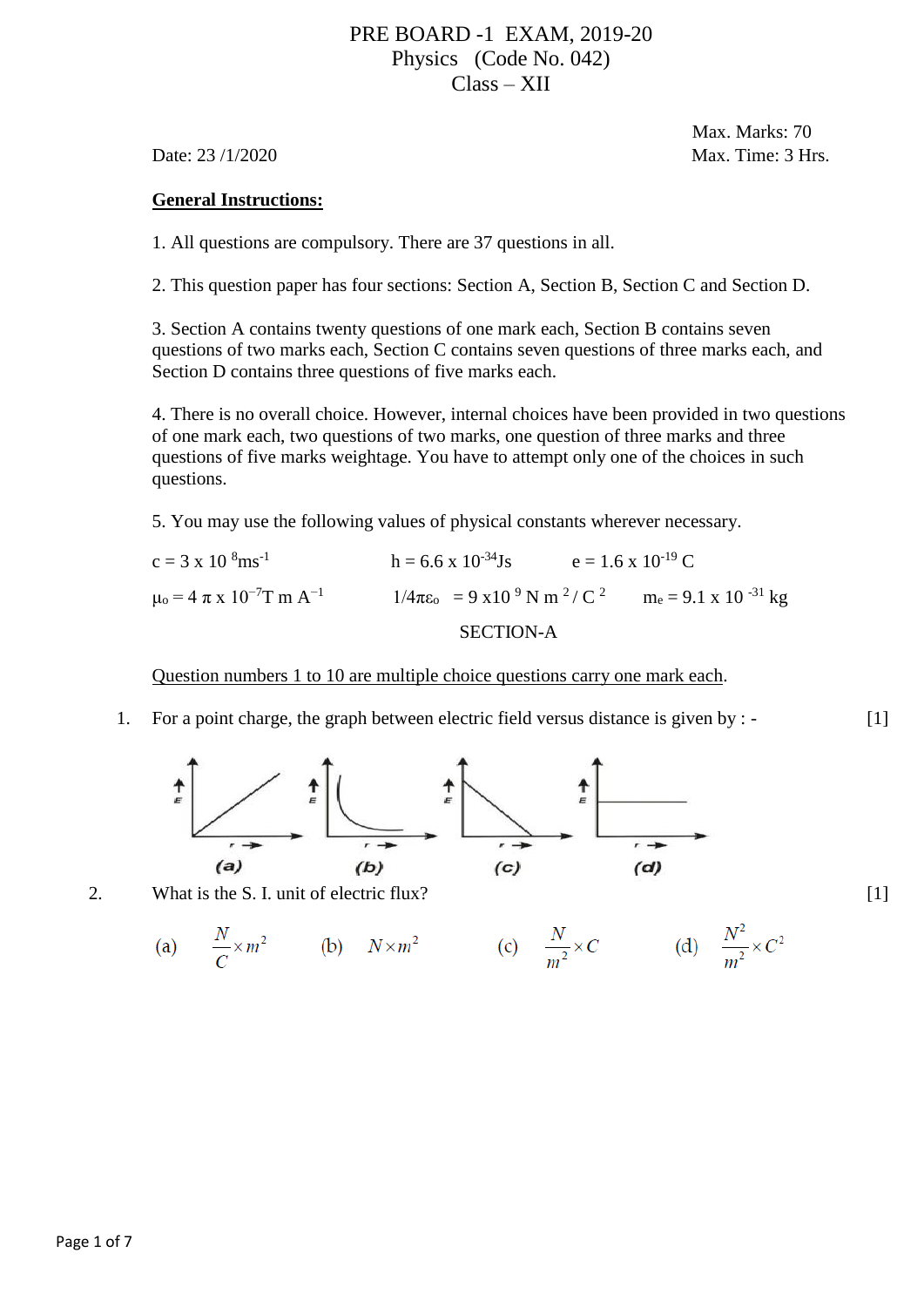3. The potential at the centre of the square is-



4. In the figure, a carbon resistor has bands of different colours on its body as mentioned in the  $[1]$ figure. The value of the resistance is Silver

Creen



5. A wire in the form of a circular loop, of one turn carrying a current, produces magnetic induction B at the centre. If the same wire is looped into a coil of two turns and carries the same current, the new value of magnetic induction at the centre is [1]

Yello

(a) B (b) 2 B (c) 4 B (d) 8 B

6. The optical density of turpentine is higher than that of water while its mass density is lower shows a layer of turpentine floating over water in a container. For which one of the four rays incident on turpentine in the path shown is correct? [1]



- 7. Which of the following is correct for "Malus Law" [1]
	- (a)  $I = I_0^2 \cos^2 \theta$ (b)  $I = I_0 \cos^2 \theta$
	- (c)  $I = I_0^2 \sin^2 \theta$ (d)  $I = I_0 \tan^{-1} \theta$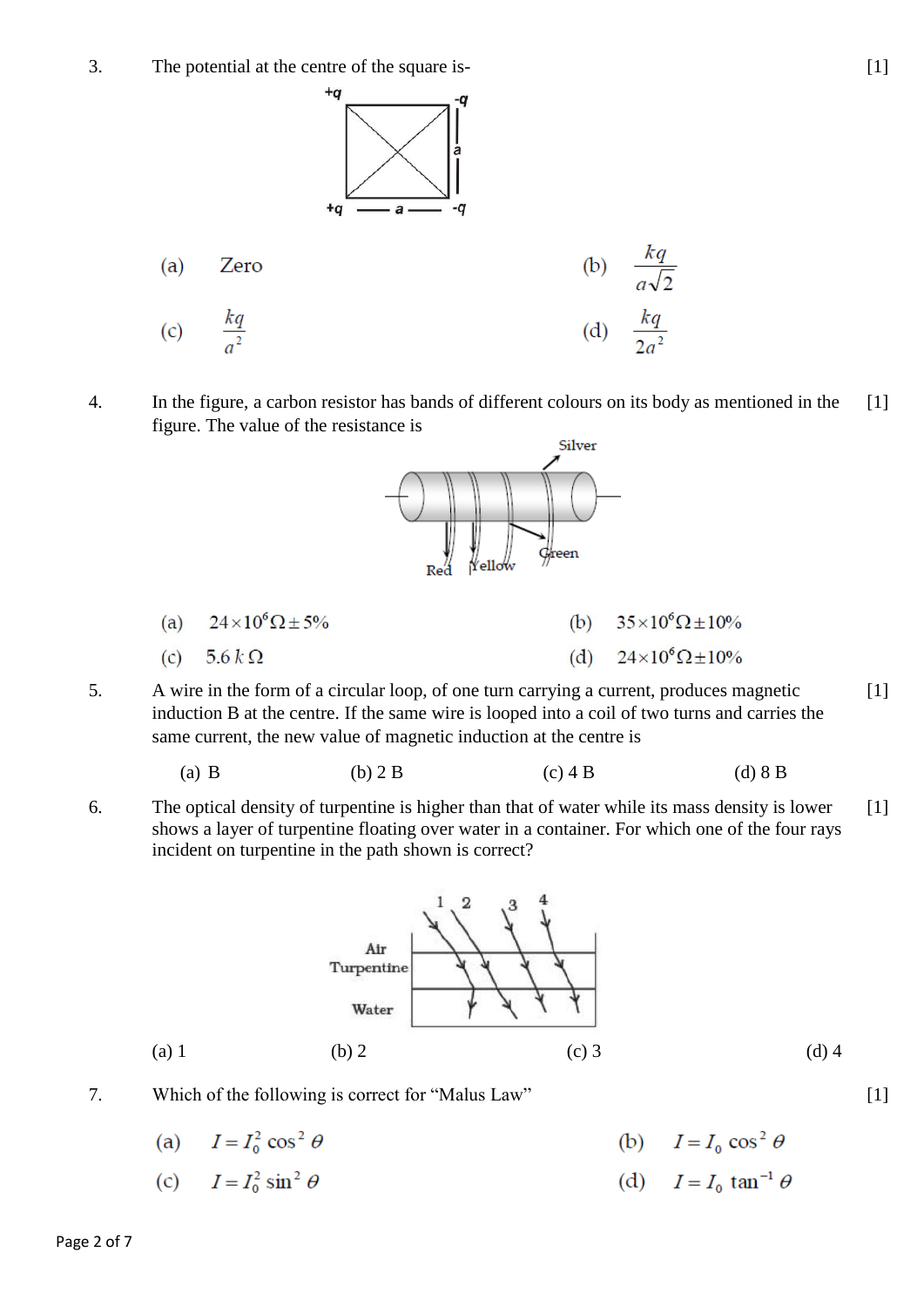8. The value of refractive index of medium of polarising angle  $60^{\circ}$  is

| (a) $\sqrt{3}$ | (b) $\frac{1}{\sqrt{3}}$ |  |
|----------------|--------------------------|--|
| (c) $\sqrt{2}$ | (d) $\frac{1}{\sqrt{2}}$ |  |

9. The slope of frequency of incident ray and stopping potential for a given surface will be [1]

- $(b)$   $h/e$  $(a)$ h
- $(d)$  $(c)$  eh e

10. What is the angular momentum of an electron revolving in the  $3<sup>rd</sup>$  orbit of an atom?

- $31.5 \times 10^{-34}$  J sec (b)  $.315 \times 10^{-34}$  J, sec  $(a)$
- (d)  $315 \times 10^{-34}$  J.sec (c)  $3.15 \times 10^{-34}$  J, sec

### SECTION-B

Question numbers 11 to 20 are very short answer questions carry one mark each.

11. Horizontal and vertical components of earth's magnetic field at a place are equal. The angle of dip at that place is  $[1]$ 

### **OR** Service Service Service Service Service Service Service Service Service Service Service Service Service Service Service Service Service Service Service Service Service Service Service Service Service Service Service S

A free-floating magnetic needle at north pole is to the surface of earth.

- 12. Two coils have mutual inductance of 1.5 Henry. If the current in the primary Circuit is raised by 5A in one millisecond after closing the circuit, then the Induced emf in secondary coil is volt.  $[1]$
- 13. EM waves are produced by \_\_\_\_\_\_\_\_\_\_\_\_\_\_\_\_\_\_\_\_\_\_\_\_ charges. [1]
- 14. The de Broglie wavelength of a particle with mass 1kg and velocity 100m/s  $is$   $\qquad \qquad$  $[1]$
- 15. A convex lens of refractive index 1.5 is immersed in a medium of refractive index 1.65. The nature of the lens in the medium is \_\_\_\_\_\_\_\_\_\_\_\_\_\_\_. [1]
- 16. A radioactive isotope of silver has half-life of 20 minutes. What is the fraction of the original activity that remain after one hour?  $[1]$
- 17. Identify the p-n junction biasing in following diagram.



[1]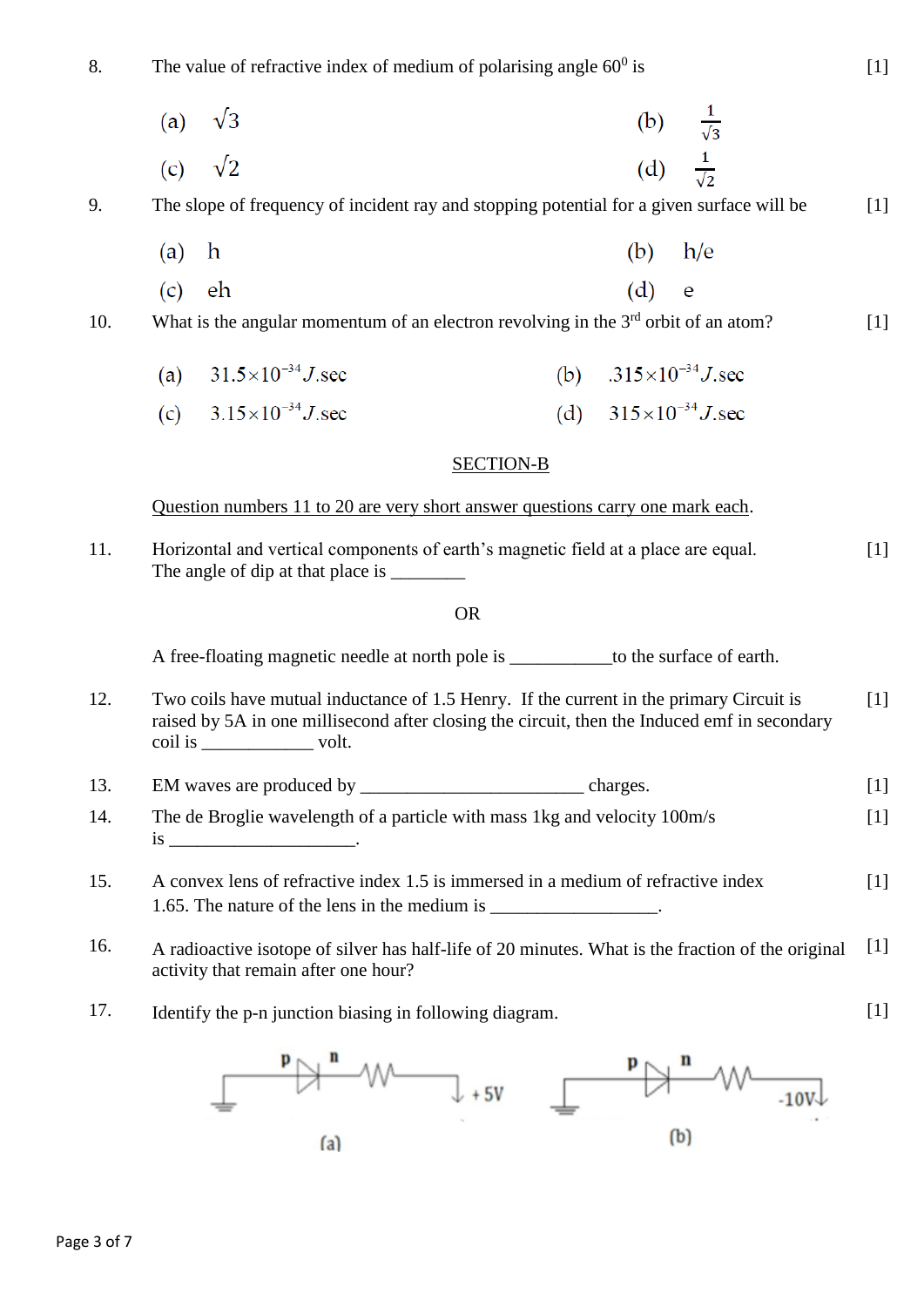18. The radioactive isotope D decays according to the sequence

 $\begin{CD} D \stackrel{\beta-particle}\longrightarrow D_1 \stackrel{\alpha-particle}\longrightarrow D_2 \end{CD}$ 

If the mass number and atomic number of  $D_2$  are 176 and 71 respectively, what is: (a) The mass number

(b) Atomic number of D?

- 19. Work function of Sodium is 2.75eV. What will be KE of emitted electron when photon of energy 3.54eV is incident on the surface of sodium.
- 20. From the information of energy band gaps of diodes, how do you decide which can be light emitting diodes? [1]

**OR** STREET IN THE STREET IS NOT THE STREET IN THE STREET IS NOT THE STREET IN THE STREET IS NOT THE STREET IN THE STREET IS NOT THE STREET IN THE STREET IS NOT THE STREET IN THE STREET IS NOT THE STREET IN THE STREET IS N

Give any two advantages of LEDs over conventional incandescent low power lamps

Question numbers 21to 27 are short answer questions carry two marks each.

21. Calculate the current drawn from the battery shown in the figure. Also, determine the current in each resistance.



- 22. A conducting slab of thickness' is introduced without touching between the plates of a parallel plate capacitor, separated by a distance  $d'(t < d)$ . Derive an expression for the capacitance of the capacitor. [2]
- 23. Deduce an expression for the frequency of revolution of a charged particle in a magnetic field and show that it is independent of velocity or energy of the particle. [2]
- 24. Two polaroid  $P_1$  and  $P_2$  are placed with their pass axes perpendicular to each other. Unpolarised light of intensity Io is incident on  $P_1$ . A third Polaroid  $P_3$  is kept in between  $P_1$ and  $P_2$  such that its pass axis makes an angle of 60 $\degree$  with that of  $P_1$ . Determine the intensity of light transmitted through  $P_1$ ,  $P_2$  and  $P_3$ . [2]
- 25. a. In an experiment on photoelectric effect, the following graphs were obtained between the photoelectric current (I) and the anode potential (V). Name the characteristic of the incident radiation that was kept constant in this experiment. [2]



- b) Obtain Einstein's photoelectric equation. Explain how it enables us to understand the:
- i) linear dependence of the maximum kinetic energy of the emitted electrons on the frequency of the incident radiation
- ii) existence of threshold frequency for a given photo emitter.

[1]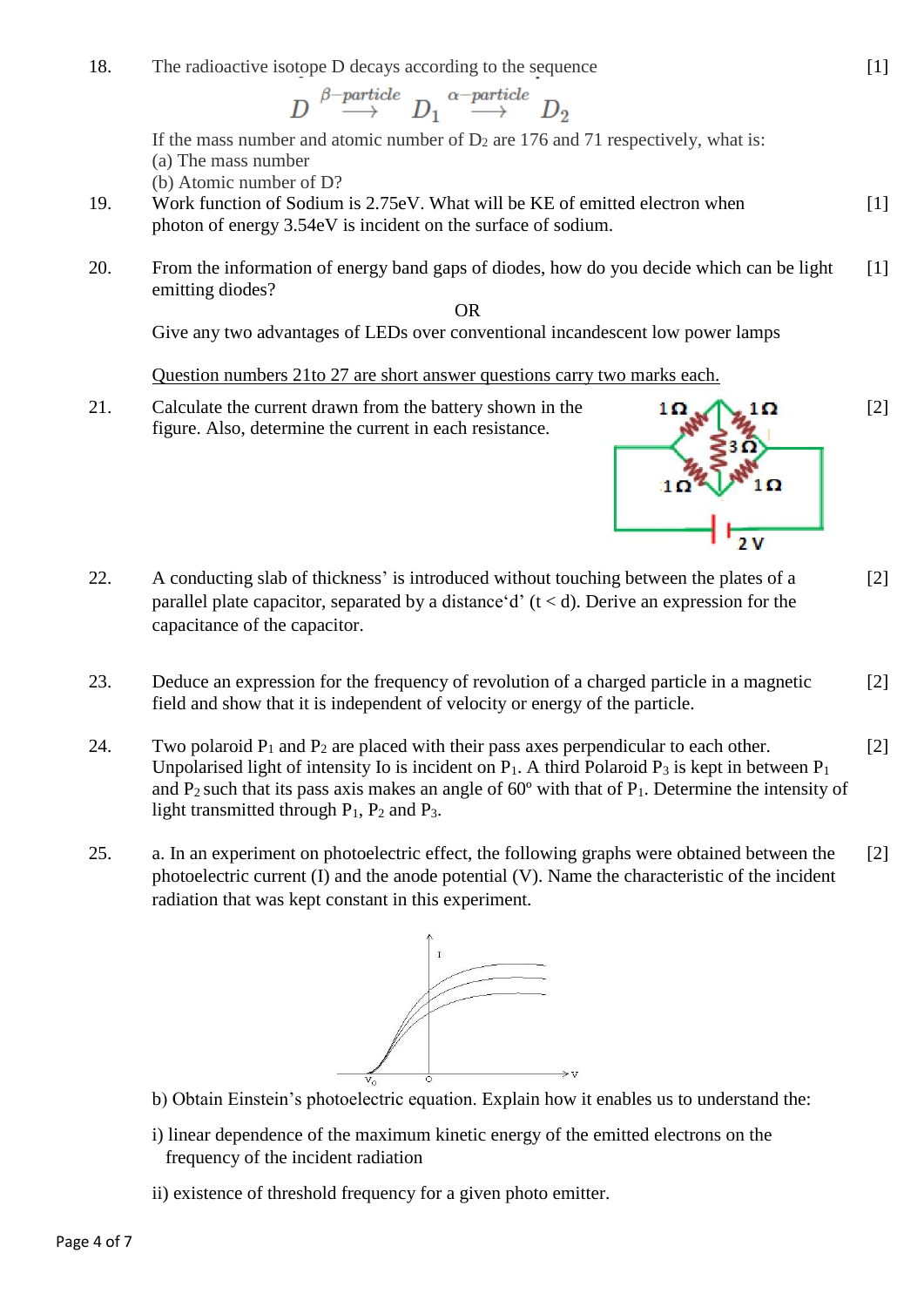26. The energy levels diagram of an atom is given below. Which one of the level transitions will result in the emission of photons of wavelength 620 nm? [2]





A monochromatic radiation of wavelength 975  $\AA$  excites the hydrogen atom from its ground state to a higher state. How many different spectral lines are possible in the resulting spectrum? Which transition corresponds to the longest wavelength amongst them?

27. Draw energy band diagram of  $p \& n$  type semiconductors. Also, write two differences between p and n type semiconductors. [2]

**OR** Service Service Service Service Service Service Service Service Service Service Service Service Service Service Service Service Service Service Service Service Service Service Service Service Service Service Service S

Energy gap in a  $p - n$  photodiode is 2.8 eV. Can it detect a wavelength of 6000 nm? Justify your answer.

Question numbers 28to 34 are long answer questions carry three marks each

- 28. a. State the underlying principle of a potentiometer.
	- b. In the figure, a long uniform potentiometer wire AB is having a constant potential gradient along its length. The null points for the two primary cells of emf  $E_1$  and  $E_2$  connected in the manner shown, are obtained at a distance of 120 cm and 300 cm from the end A. Find



i)  $E_1 / E_2$  and

ii) position of null point for the cell  $E_1$ 

c. How is the sensitivity of a potentiometer increased?

[3]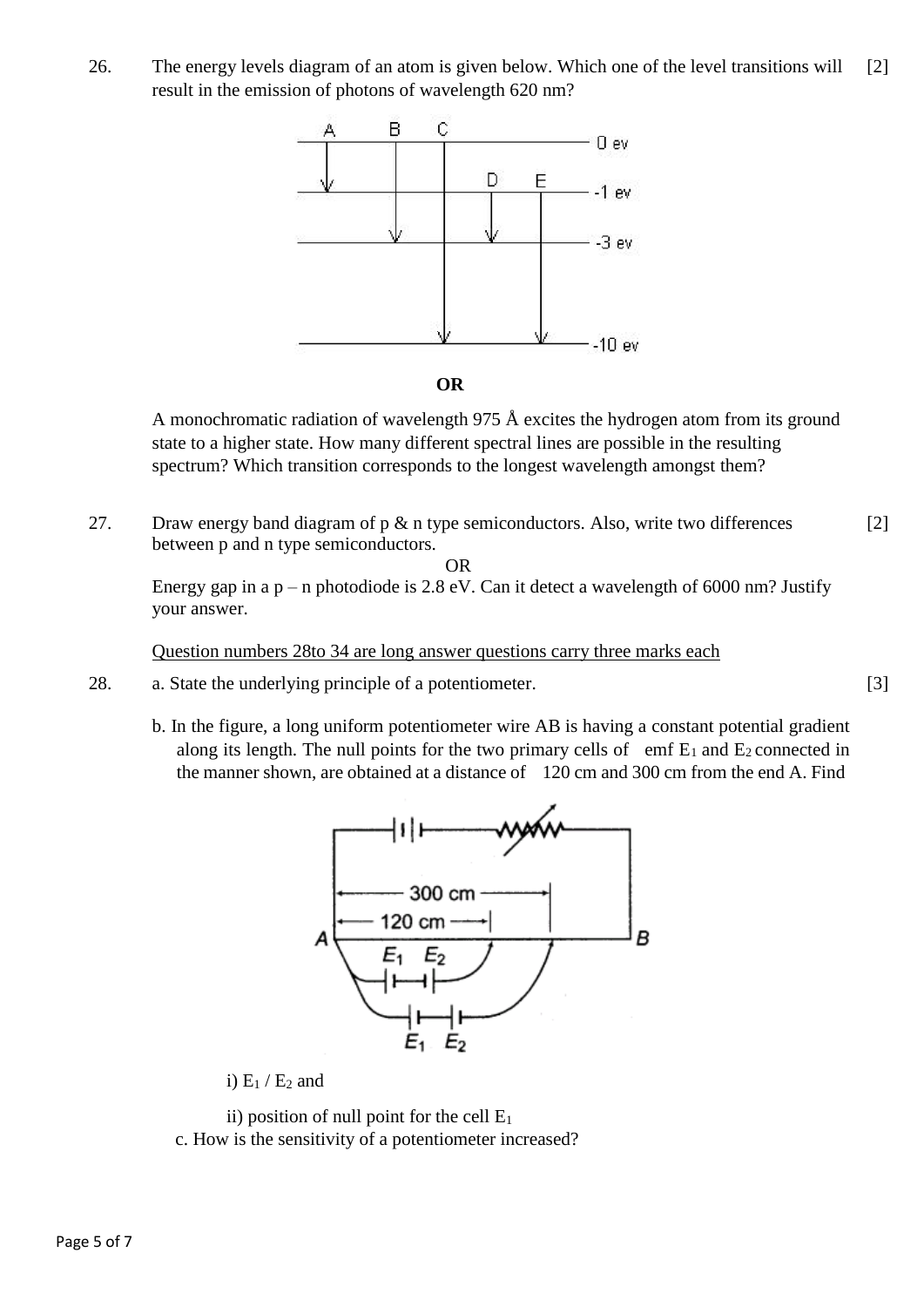29. Two circular co-axial current carrying loops A and B of radii 3 cm and 4 cm are placed as shown in the figure What should be the magnitude and direction of the current in the loop B so that the net magnetic field at the point O be zero? [3]



- 30. a. An inductor 200 mH, capacitor 500  $\mu$ F, resistor 10  $\Omega$  are connected in series with a 100 V, variable frequency ac source. Calculate (i) the frequency at which the power factor of the circuit is unity (ii) current amplitude at this frequency (iii) Q-factor b. Explain why a capacitor blocks direct current? [3]
- 31. a. Deduce the expression for the refractive index of glass prism in terms of the angle of minimum deviation and angle of prism. [3]

b. What change will occur to the minimum deviation of a prism if it is immersed in water?

32. Define resolving power of an astronomical refracting telescope and write expression for it in normal adjustment. Assume that light of wavelength 6000Å is coming from a star, what is the limit of resolution of a telescope whose objective has a diameter of 2.54m? **OR** STREET IN THE STREET IS NOT THE STREET IN THE STREET IS NOT THE STREET IN THE STREET IS NOT THE STREET IN THE STREET IS NOT THE STREET IN THE STREET IS NOT THE STREET IN THE STREET IS NOT THE STREET IN THE STREET IS N [3]

Define wave front. Using Huygen's geometrical construction of wave front, verify laws of refraction.

- 33. a. Draw a plot of potential energy of a pair of nucleons as a function of their separation. Write two important conclusions which you can draw regarding the nature of nuclear forces. [3]
	- b. From the relation  $R = R_0 A^{1/3}$ , where  $R_0$  is a constant and A is the mass number of a nucleus, show that the nuclear matter density is nearly constant (i.e. independent of A).
- 34. a. Draw the circuit diagram of a full wave rectifier. Explain its working principle. Plot the graph of the input and output waveform. [3]
	- b. Name the Biasing in:
		- (i) Zener diode
		- (ii)Photodiode

Question numbers 35 to 37 are very long answer questions carry five marks each

- 35. a. State Gauss theorem in electrostatics. Using Gauss's law, derive expression for intensity of electric field at any point near the infinitely long straight uniformly charged wire. [5]
	- b. A small sphere carrying charge +q is located at the centre of a spherical cavity located in large uncharged metal sphere as shown in the figure. Use Gauss' theorem to find electric field at points  $P_1$  and  $P_2$ .